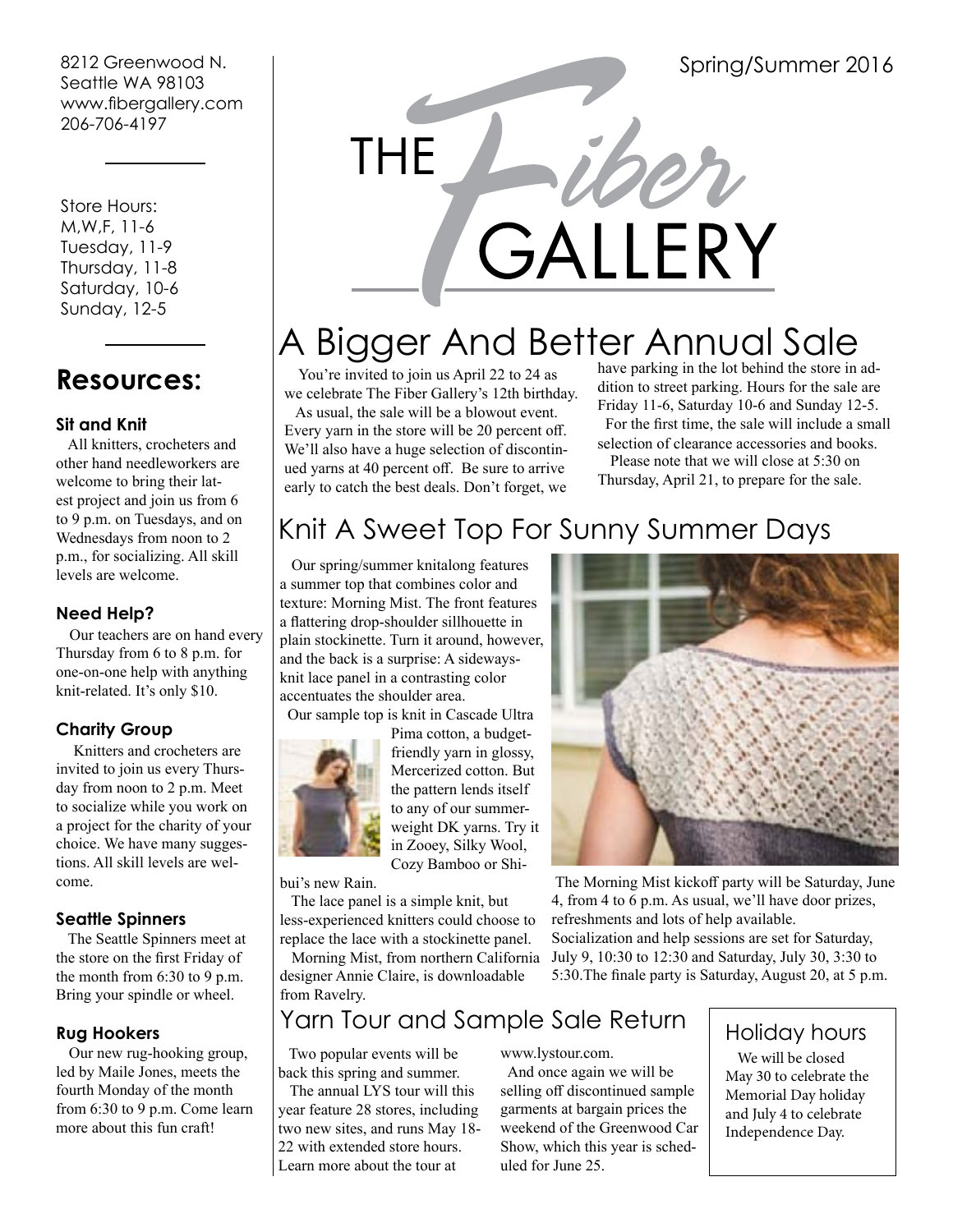## **Basics**

Knitting

# Crochet

**Learn to Knit:** One 2-hour session. Get an introduction to basic terms and kinds of yarns. Learn the basic stitch and get started on your first scarf. Buy or bring supplies. **\$25.**

Every Thursday, 6 to 8

**Beginning Knitting**: Three 2-hour sessions. Get started knitting. Learn to cast on, knit and purl, and increase and decrease in this class for novice knitters. Booklet included. Bring or buy needles and yarn. **\$75**

Saturdays, June 4, 11 and 18, 1 to 3

#### Sundays, July 17, 24 and 31, 12:30 to 2:30 Saturdays, August 13, 20 and 27, 10:30 to 12:30

#### **Continuing Knitting:** Six

2-hour sessions. Take the next step in your knitting. This class is designed to get you moving forward and developing new skills. You choose your project and we will assist you along the way. **\$150**.

**Session 1:** Wednesdays, May 11, 18 and 25 and June 1, 8 and 15, 6 to 8 **Session 2:** Wednesdays, June 22 and 29 and July 6, 13, 20 and 27, 6 to 8



**Session 3:** Wednesdays, August 3, 10, 17, 24, 31 and September 7, 6 to 8

**Learn to Knit for Kids (and Parents, Too):** One 2-hour session. Learn to knit and start an easy, fun project. Recommended for ages 8 and up. Buy or bring supplies. **\$25 per** 

**person.**

Saturday May 7, 10:30 to 12:30 Saturday, July 16, 10:30 to 12:30 Saturday, August 27, 3:30 to 5:30

**Learn to Crochet:** One 2-hour session. Learn chaining, three basic crochet stitches and basic terms. Get started on an easy project. **\$25.**

Sunday May 1, 12:30 to 2:30 Sunday, June 5, 12:30 to 2:30 Sunday July 10, 12:30 to 2:30 Sunday, Aug. 7, 12:30 to 2:30

**Continuing Crochet:** One

2-hour session. Take the next step in crochet by learning to work in the round, use advanced stitches, and read patterns. Buy or bring supplies. **\$25.**

> Et Cetera Saturday, August 13, 3:30 to 5:30 **Sculpting With Felting Needles:** One 2-hour session. Create your own three-dimensional objects such as flowers, animals or dolls using a needle and unspun wool. No prerequisites. Class fee includes fiber, felting needles and foam pad. **\$35.** Saturday, July 9, 3:30 to 5:30 Saturday, August 27, 1 to 3

Sunday July 10, 3 to 5

#### **Granny Squares:** One 2-hour session. Learn how to crochet



in the round, change colors and construct a variety of squares that you can build into an heirloom blanket and more. **\$25**

Sunday, August 28, 12:30 to 2:30

Knitalongs Saturday, July 30, 3:30 to 5:30 **Finale party:** August 20, 5 to 6 Bring your finished (or partly finished!) projects for show and tell. Enjoy refreshments and door prizes.

**Learn to Crochet for Kids (and Parents, Too):** One 2-hour session. Learn to chain and single-crochet and start an easy potholder project **\$25.**

Sunday, June 19, 12:30 to 2:30 Sunday, August 21, 3 to 5

**Crocheted Beanie:** One 2-hour session. Crocheting in the round, learn to make a basic hat that you can shape as you work. **\$25.**

Sunday, May 15, 12:30 to 2:30

**Basic Rigid Heddle Weaving:** One 5-hour session. Learn to weave on our small, portable Cricket looms. You will warp and weave your first small project in a day. Looms are available for rental (extra charge) or for purchase, or bring your own. Buy or bring supplies. **\$50.**

Sunday, June 26, noon to 5 Sunday, August 14, noon to 5

**Drop Spindling:** One 2-hour session. Create your own yarn using drop spindles and learn the techniques of drafting and spinning. Class includes drop spindle to take home and fiber. **\$45**. Sunday April 17, 12:30 to 2:30 Sunday, June 12, 12:30 to 2:30 Sunday August 7, 3 to 5 **Learn to Needlepoint:** One 2-hour session. Learn the most common needlepoint stitch and get started on a small, colorful change purse. Supplies included. **\$35.**

**Morning Mist Knitalong:** Our spring-summer knitalong kicks off Saturday, June 4 from 4 to 6 p.m.

Join us as we cast on our projects. We'll have plenty of help on hand, plus refreshments and door prizes.

If you can't make the party, you're welcome to knit along at your own pace and join us for other events. Free with purchase of yarn. **Support Sessions:** Join us for socialization or to get help with your project.

Saturday, July 9, 10:30 to 12:30

**Cast On:** One 2-hour session. Do you always create stitches the same way? Learn three new cast-ons, all with different uses. **\$25**

Sunday, May 15, 1 to 3 Sat. August 6, 10:30 to 12:30

**Cast Off:** One 2-hour session. Different cast-offs work for different situations. Expand your repertoire with some new options. **\$25**

Sunday, June 5, 3 to 5 Saturday, August 6, 1 to 3

**Easy Basic Hat:** Two 2-hour sessions. Learn the basics of kitting a hat, including knitting in the round on circular needles and double-points. This is a great project for beginners who know how to knit. **\$50**

Sundays, June 12 and 19, 3 to 5 Saturdays, August 13 and 20, 1 to 3

**NEW! Market Bag:** Two 2-hour sessions. Knit the Ilene Bag, a slouchy market bag with a wide, comfortable strap. A washable cotton or linen fiber will make the bag practical and easy to clean. **\$50**

Saturdays, July 23 and 30, 1 to 3

**Finishing Techniques:** One 2-hour session.Stumped by sweater assembly? Learn how to set in sleeves and sew shoulder and side seams. Please bring sweater pieces or swatches to assemble. **\$25**.

Saturday, May 7, 1 to 3 Sunday, August 21, 12:30 to 2:30

Page 2 Case 2 Case 2 Spring/Summer 2016 Spring/Summer 2016 Spring/Summer 2016 Page 3



Saturdays, June 4, 11 and 18, 10:30 to 12:30 Sundays, July 17, 24 and 31,



**NEW! Winding Trail Sweater:** Two 2-hour sessions. Learn two different skills -- cabling and top-down sweater construction -- with this sweet new children's sweater from Kate Oates. **\$50**

Saturdays, July 9 and 16, 1 to 3